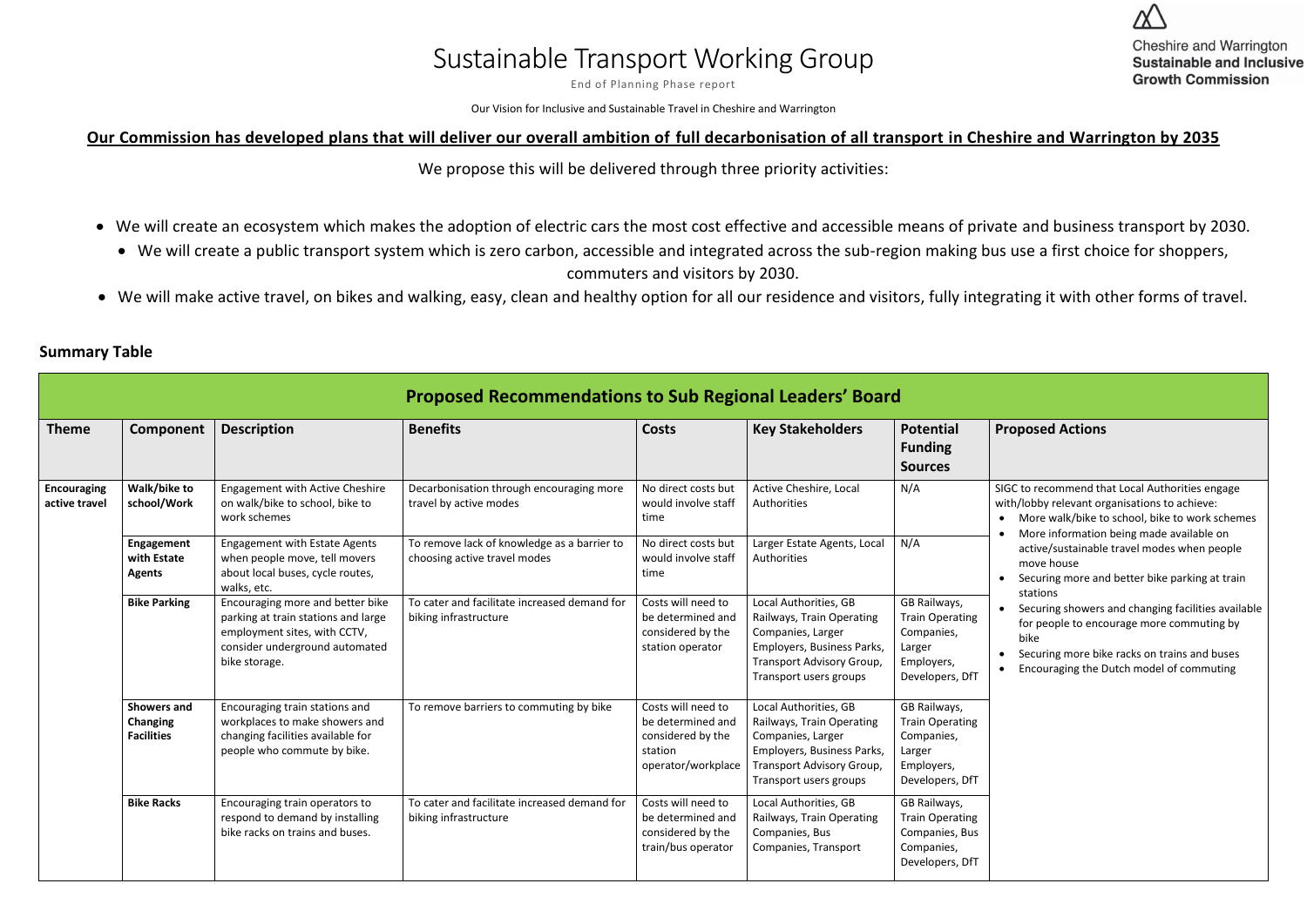|                                      |                                                                                                                       |                                                                                                                                                                                                                                                                                                                                                                                                                                                                                               |                                                                                                                                                                                                                                                                                                                                                                                                                                                                                                                                                                                                                                                                                                                                                                                                                                                                |                                                                                                               | Advisory Group, Transport<br>users groups                                                                                                                    |                                                                                                                                                                                                                                                         |
|--------------------------------------|-----------------------------------------------------------------------------------------------------------------------|-----------------------------------------------------------------------------------------------------------------------------------------------------------------------------------------------------------------------------------------------------------------------------------------------------------------------------------------------------------------------------------------------------------------------------------------------------------------------------------------------|----------------------------------------------------------------------------------------------------------------------------------------------------------------------------------------------------------------------------------------------------------------------------------------------------------------------------------------------------------------------------------------------------------------------------------------------------------------------------------------------------------------------------------------------------------------------------------------------------------------------------------------------------------------------------------------------------------------------------------------------------------------------------------------------------------------------------------------------------------------|---------------------------------------------------------------------------------------------------------------|--------------------------------------------------------------------------------------------------------------------------------------------------------------|---------------------------------------------------------------------------------------------------------------------------------------------------------------------------------------------------------------------------------------------------------|
|                                      | <b>Encouraging the</b><br>adoption of the<br><b>Dutch Model of</b><br><b>Commuting</b>                                | Campaign and advertise the Dutch<br>model of commuting with1 bike<br>stored at home to get to train<br>station and<br>1 bike stored at the destination<br>station to get to work                                                                                                                                                                                                                                                                                                              | Cultural change will be required to shift from<br>high emission and space-consuming car trips<br>towards more sustainable means of<br>commuting                                                                                                                                                                                                                                                                                                                                                                                                                                                                                                                                                                                                                                                                                                                | Links to costs of<br>provision of Bike<br>Parking and<br>Showers/Changing<br>facilities                       | Local Authorities, GB<br>Railways, Train Operating<br>Companies, Larger<br>Employers, Business Parks,<br>Transport Advisory Group,<br>Transport users groups | GB Railways,<br><b>Train Operating</b><br>Companies,<br>Larger<br>Employers,<br>Developers, DfT                                                                                                                                                         |
| <b>Encouraging</b><br><b>Bus Use</b> | Increase the<br>attractiveness<br>of subregional<br>bus services                                                      | While developing enhanced<br>partnerships, consider the<br>subregional implications and<br>opportunities of electronic<br>ticketing and real-time passenger<br>information (timetabling + tracking)<br>which cross local authority<br>boundaries.<br>Use the opportunity to develop a<br>wide variety of discounted tickets<br>to encourage more people to travel<br>more journeys.<br>Also, use the enhanced<br>partnerships to increase storage<br>space on buses for luggage and<br>bikes. | To make bus travel more attractive, more<br>comfortable and easier to navigate resulting<br>in decarbonisation benefits and reduction in<br>traffic congestion.<br>Justification: Bus use as a mode of travel was<br>very low before covid which declined further<br>during covid. Buses are important as part of<br>the mix to deliver sustainable growth.<br>Therefore, we need to increase bus usage in<br>the future.<br>Barriers to increasing bus usage are the lack<br>of integrated ticketing (tickets from different<br>operators can't necessarily be used on other<br>operator's buses), lack of real-time<br>passenger information, lack of luggage space<br>and lack of bike racks.<br>Buying tickets on the bus also slows the<br>buses down due to the queues at the first<br>door. Pre-purchased online tickets would<br>speed the service up. | Costs will need to<br>be determined and<br>considered when<br>developing the<br>enhanced<br>partnerships.     | Local Authorities, Bus<br>Operators, Transport<br>Advisory Group, Transport<br>users groups                                                                  | <b>DfT</b><br><b>Bus Back Better</b><br>has funding that<br>LA's can bid into<br>to help deliver<br>the system but<br>local authorities<br>will need to<br>consider how<br>best to fund<br>ongoing revenue<br>costs.<br>Cost savings<br>from ticketing. |
|                                      | Implement bus<br>priority<br>measures and<br>support current<br>efforts possibly<br>without taking<br>away from cars. | While developing bus service<br>improvement plans, take account<br>of the subregional implications and<br>opportunities of bus priority<br>measures such as bus gates, bus<br>lanes, traffic signal pre-emption,<br>bus-only routes etc. and include<br>appropriate measures in the plans.                                                                                                                                                                                                    | To make bus travel more attractive, more<br>comfortable and easier to navigate resulting<br>in decarbonisation benefits and reduction in<br>traffic congestion.<br>Justification: Bus use as a mode of transport<br>was very low before covid which declined<br>further during covid. Buses are important as<br>part of the mix to deliver sustainable<br>growth. Therefore, we need to increase bus<br>usage in the future. One of the barriers to<br>increasing bus usage is the lack of reliability<br>of bus journeys. One of the causes is due to<br>buses being stuck in traffic. Bus priority<br>measures can help to reduce that.                                                                                                                                                                                                                      | Costs will need to<br>be determined and<br>considered when<br>developing bus<br>service<br>improvement plans. | Local Authorities, Bus<br>Operators, Transport<br><b>Advisory Group</b>                                                                                      | DfT<br><b>Bus Back Better</b><br>has funding that<br>LA's can bid into<br>to help deliver<br>the measures.                                                                                                                                              |

SIGC to recommend that Local Authorities develop a joint proposal for consistent electronic real-time passenger information and ticketing across the subregion as part of their work on their Bus Service Improvement Plans and prepare a bid for DfT funding for implementation.

SIGC to recommend the use of open access platforms for electronic ticketing so that they are readily usable by different companies.

SIGC should recommend that Local Authority bus service improvement plans should also include the need for bus companies to make provision for more luggage space and bike racks to encourage more journeys.

SIGC to endorse the LEP working closely with local authorities (via the Transport Advisory Group) utilising the work being undertaken by consultants for the subregional bus strategy.

SIGC to recommend that Local Authorities develop and implement bus priority measures in their Bus Service Improvement Plans.

SIGC to endorse the LEP working closely with local authorities (via the Transport Advisory Group) utilising the work being undertaken by consultants for the subregional bus strategy.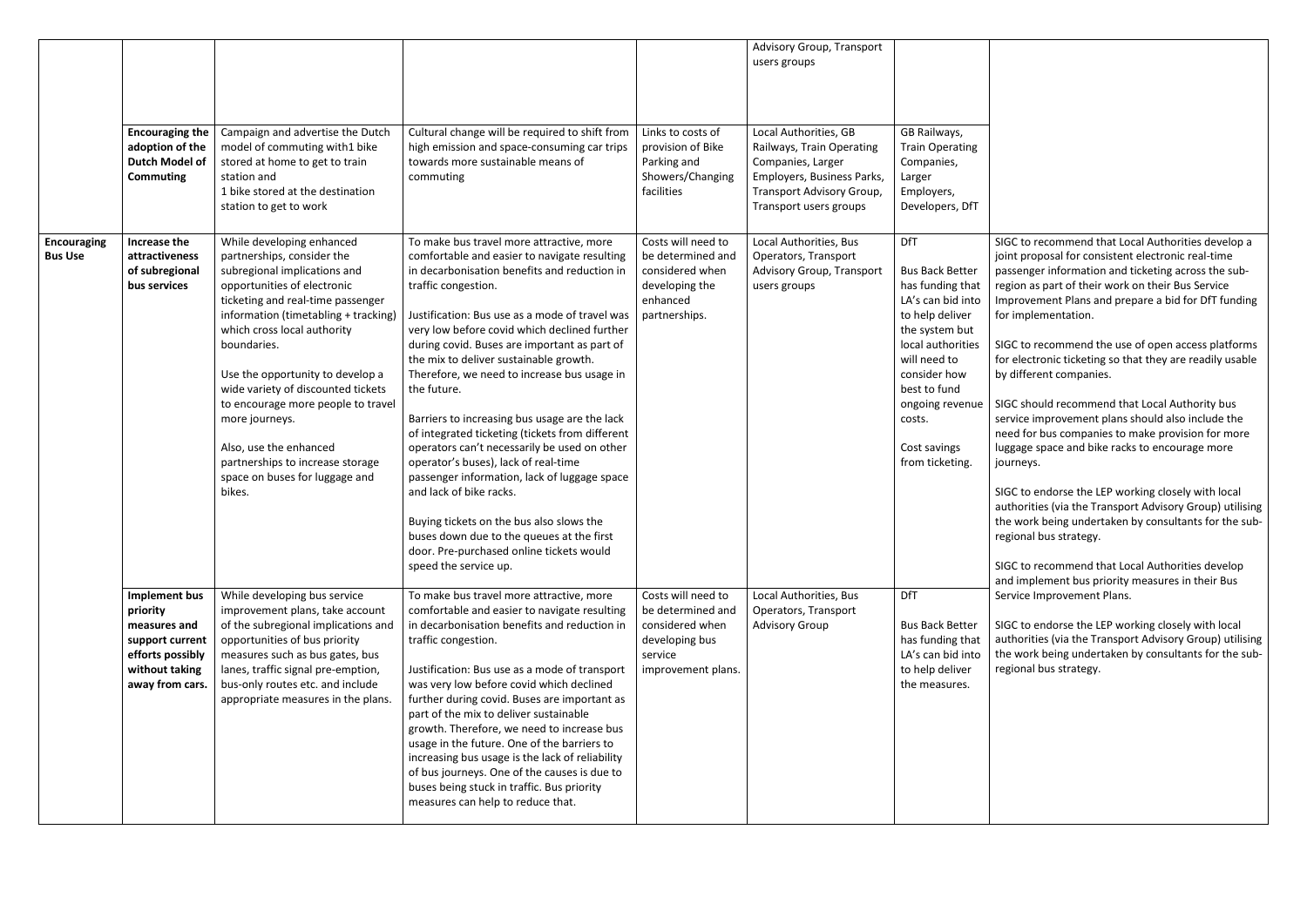SIGC to lobby LAs to replace their fleets with EVs as part of their regular replacement programs and to avoid wherever possible buying/leasing fossil fuel vehicles.

SIGC to recommend LAs and the LEP to lobby HS2 to improve stakeholder engagement, integration with wider transport networks and reduce environmental impacts.

SIGC to recommend that Local Authorities review parking policy in city and town centres to encourage the use of more sustainable modes of transport and support the transition to electric vehicles.

| <b>Encouraging</b><br>zero-emission<br><b>Vehicles</b>             | <b>Transitioning to</b><br>zero-emission<br>fleets                         | Encouraging early adoption of zero-<br>emission vehicles by local<br>authorities and potentially the<br>wider public sector as part of their<br>fleet replacement/renewal policies.                                                                                                                                                                                                                            | The LAs would be leading by example,<br>contribute to air quality, decarbonisation. It<br>will start to increase the number of electric<br>vehicles in the subregion which would<br>encourage charging rollout and<br>standardisation. | The lobbying<br>exercise is free, the<br>speed of rollout<br>would define the<br>cost of the<br>program. There<br>would be higher<br>initial costs but<br>lower running<br>costs. | Local Authorities initially<br>but potentially other public<br>sector organisations<br>including health<br>authorities, emergency<br>services etc. | LA budgets,<br>Potential<br>Government<br>funding e.g.<br>Zebra for zero-<br>emission busses.                 |
|--------------------------------------------------------------------|----------------------------------------------------------------------------|----------------------------------------------------------------------------------------------------------------------------------------------------------------------------------------------------------------------------------------------------------------------------------------------------------------------------------------------------------------------------------------------------------------|----------------------------------------------------------------------------------------------------------------------------------------------------------------------------------------------------------------------------------------|-----------------------------------------------------------------------------------------------------------------------------------------------------------------------------------|----------------------------------------------------------------------------------------------------------------------------------------------------|---------------------------------------------------------------------------------------------------------------|
| Liveable city<br>and town<br>centres                               | <b>Managing</b><br>parking                                                 | Develop parking policy to<br>encourage the use of more<br>sustainable modes of transport and<br>support the transition to electric<br>vehicles. This could include, for<br>example, reducing on-street<br>parking places in order to increase<br>space for pedestrians, bike/scooter<br>usage and local businesses. It could<br>also include the provision of safe<br>and secure cycle and scooter<br>parking. | To encourage zero-emission vehicle use and<br>ownership and improve quality of<br>living/environment in town centres.                                                                                                                  | No direct cost                                                                                                                                                                    | Local Authorities, Car park<br>operators, Key local<br>businesses/groups,<br>transport user groups.                                                | <b>LEP</b><br>study/business<br>case fund and<br>local authority<br>contributions                             |
| Influencing<br>HS <sub>2</sub>                                     | <b>Influence HS2</b><br><b>Project to lower</b><br>environmental<br>impact | Influence the HS2 project to lower<br>its environmental impact by<br>upfront tree planting and develop<br>integrated travel plans.<br>Helping HS2 to improve its<br>stakeholder engagement to win<br>"hearts and minds" so as to win<br>greater support for the project.                                                                                                                                       | Reduced carbon footprint, better<br>connectivity nationally from the subregion.<br>More freight going by rail instead of the<br>road.                                                                                                  | No direct cost                                                                                                                                                                    | Local Authorities and HS2                                                                                                                          | HS2 and DfT                                                                                                   |
| <b>Road building</b><br>and repair                                 | Use of Low<br>Carbon<br><b>Materials</b>                                   | Road repair and build using low<br>carbon tarmac. This would be<br>achieved by convincing the LAs to<br>consider this new technology as<br>advantageous in their procurement<br>procedures.                                                                                                                                                                                                                    | Reduce carbon footprint when<br>maintaining/improving the highways<br>network                                                                                                                                                          | Materials may be<br>potentially more<br>expensive than<br>standard materials                                                                                                      | Local Authorities and<br>Developers                                                                                                                | Local Authority<br>Maintenance<br>Budgets,<br>potentially DfT<br>for<br>improvement<br>schemes,<br>Developers |
| <b>Establishing</b><br>Sub-regional<br><b>Stakeholder</b><br>Group | <b>Establish</b><br>Subregional<br><b>Stakeholder</b><br>Group             | Establish a Sub-regional<br>Stakeholder Group. There are only<br>smaller dispersed organisations at<br>the moment. A civil sector leader<br>could be identified and supported<br>to recruit a number of local people.<br>An app could also be created to<br>allow local people to report issues<br>found in the transport<br>infrastructure.                                                                   | To give greater voice to local transport<br>enthusiasts in shaping policy and address<br>local issues like timetabling.                                                                                                                | No direct costs but<br>would involve staff<br>time                                                                                                                                | Local Bus companies, Local<br>Authorities, Local Groups<br>(e.g. walking, cycling)                                                                 | The<br>commission's<br>own resources                                                                          |

SIGC to recommend LAs adopt low carbon materials for highway maintenance and improvement schemes, and for new developments.

SIGC to work with the LEP and Local authorities to establish a sub-regional stakeholder group to engage with when developing transport policy and strategy.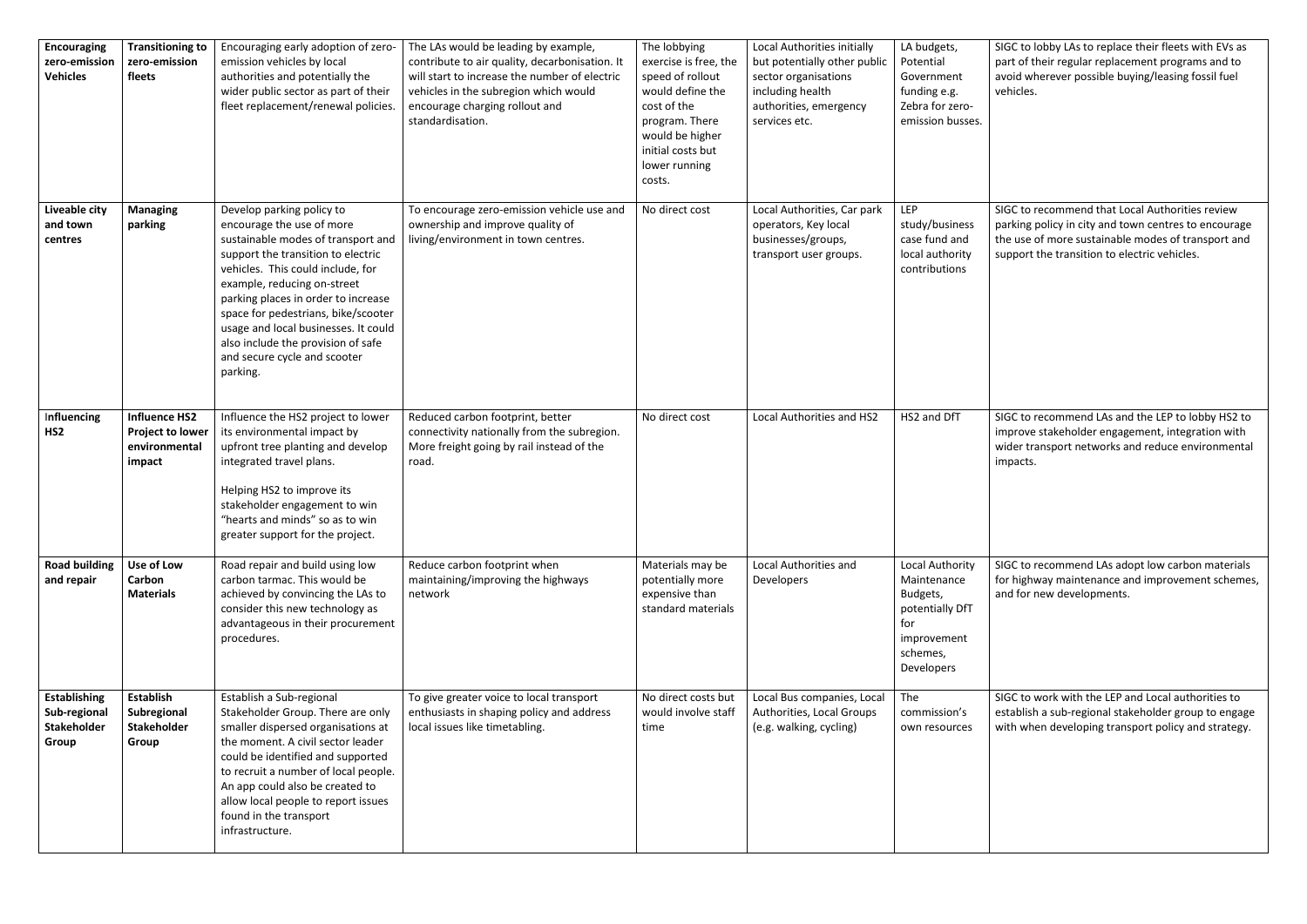## **Proposed Actions**

Commission consultants to develop a sub-regional zero-emission transport plan which links up initiatives, identifies gaps, and identifies examples of best practices. It should identify the key actions needed for the sub-region to transition towards zero-emission vehicle ownership and the standardisation of charging infrastructure

|                                                        |                                                                                                                        |                                                                                                                                                                                                                                                                                                                                                                                                                                                                                                                                                                                                          | <b>Proposed Investable Projects - Short-Term Priorities</b>                                                                                                                                                                                                                                        |                         |                                                                              |                                                                                   |
|--------------------------------------------------------|------------------------------------------------------------------------------------------------------------------------|----------------------------------------------------------------------------------------------------------------------------------------------------------------------------------------------------------------------------------------------------------------------------------------------------------------------------------------------------------------------------------------------------------------------------------------------------------------------------------------------------------------------------------------------------------------------------------------------------------|----------------------------------------------------------------------------------------------------------------------------------------------------------------------------------------------------------------------------------------------------------------------------------------------------|-------------------------|------------------------------------------------------------------------------|-----------------------------------------------------------------------------------|
| <b>Theme</b>                                           | Project                                                                                                                | <b>Description</b>                                                                                                                                                                                                                                                                                                                                                                                                                                                                                                                                                                                       | <b>Benefits</b>                                                                                                                                                                                                                                                                                    | <b>Costs</b>            | <b>Key Stakeholders</b>                                                      | <b>Potential</b><br><b>Funding</b><br><b>Sources</b>                              |
| <b>Encouraging</b><br>zero-emission<br><b>Vehicles</b> | <b>Creation of a</b><br>zero-emission<br>transport<br>infrastructure<br>plan                                           | Develop a coordinated plan and a<br>roadmap for implementation for<br>the subregion which links up<br>initiatives, identifies gaps, identifies<br>examples of best practices that are<br>suitable for the sub-region and<br>identifies the key actions needed<br>for the sub-region to transition<br>towards zero-emission vehicle<br>ownership and the standardisation<br>of charging infrastructure.<br>The work should also take account<br>of shared mobility (including using<br>local authority fleets for shared<br>services) and how to encourage<br>modal shifts linked to spatial<br>planning. | Faster rollout of zero-emission vehicles in<br>the subregion and greater standardization of<br>charging infrastructure.<br>Shared transport lowers the number of<br>vehicles on the roads. Linking spatial<br>planning to modal shift also reduces the<br>overall number of vehicles on the roads. | Estimate £75k-<br>£100k | Electricity providers, EV<br>charging companies e.g.<br>Gridcharge, LAs.     | <b>LEP</b><br>study/business<br>case fund and<br>local authority<br>contributions |
|                                                        | <b>Local planning</b><br>policy to<br>support the roll<br>out charging<br>infrastructure<br>in a<br>coordinated<br>way | Ensuring that the planning system<br>supports the roll-out of EV charging<br>points with the help of companies<br>like grid serve. Ideally on a<br>commercial basis.<br>Identify and input specific charging<br>issues that need to be looked at in<br>the EV transport plan.<br>Ensure equality of access to EV<br>charging between urban and rural<br>areas.                                                                                                                                                                                                                                           | To remove barriers from EV ownership and<br>serving demand with a solid, long term<br>business model.                                                                                                                                                                                              |                         | Local Authorities, charging<br>infrastructure companies,<br>power companies. | <b>LEP</b><br>study/business<br>case fund and<br>local authority<br>contributions |
|                                                        | <b>EV charging</b><br>infrastructure<br>for new<br>developments                                                        | Local planning policy requirements<br>to consider the needs of EV<br>charging infrastructure required at<br>or to support developments.<br>Consider lowering the requirement<br>for parking spaces<br>Ensuring that the planning system<br>supports the transition to electric<br>vehicles but also supports greater<br>use of active travel and public<br>transport modes.<br>Larger development should<br>contribute to the delivery of shared<br>mobility e.g. EV car clubs, bike hire.                                                                                                               | To remove barriers and encourage EV<br>ownership.                                                                                                                                                                                                                                                  |                         | Local Authorities, charging<br>infrastructure companies,<br>power companies  | <b>LEP</b><br>study/business<br>case fund and<br>local authority<br>contributions |

The project should also develop guidance to help Local Authorities to understand the issues, opportunities and solutions to rolling out charging infrastructure, including any implications for planning policies.

Scope to be agreed and determined by a project steering group.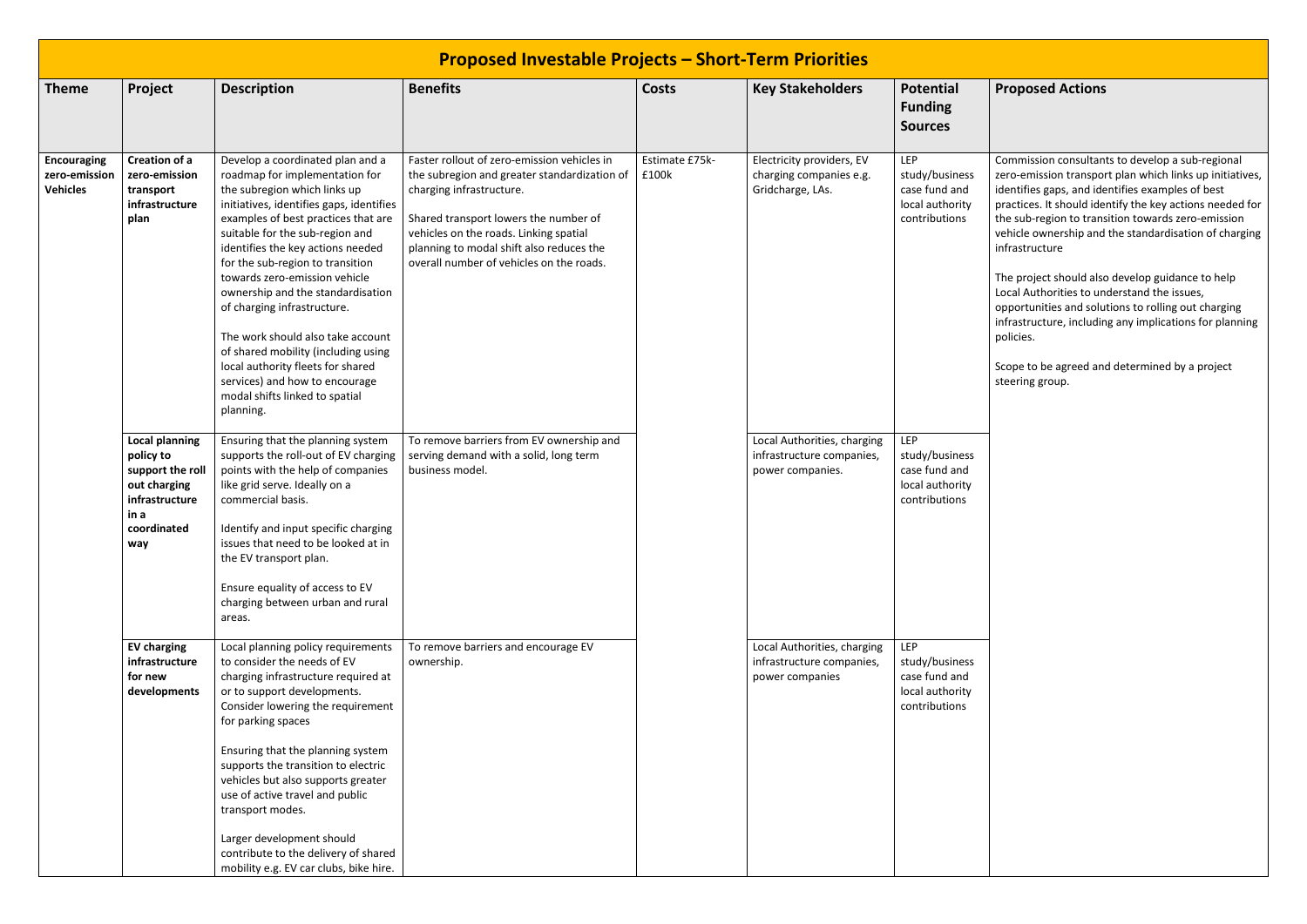Commission consultants to develop step by step guide to help Local Authorities to understand the steps that would be necessary to successfully transition to carfree city and town centres.

| Liveable city<br>and town<br>centres | A step by step<br>guided develop<br>streets for all                                         | Develop a road map and guidance<br>to a successful transition to car-<br>free city and town centres in the<br>next 30 years.<br>The steps would gradually improve<br>the environment for visitors,<br>residents and businesses in the<br>centres and give back space to<br>pedestrians and other sustainable<br>modes of travel.<br>The guidance would need to<br>consider what measures would<br>need to be implemented over what<br>timescale and set out how to<br>overcome barriers to<br>implementation.<br>A key component should be to<br>ensure that investment is<br>undertaken in alternative modes | To improve quality of living/environment in<br>town centres.<br>To encourage more sustainable modes of<br>travel.                                                                                                                                                                                                                                                                                                                                                                                                                                                                                                                                                                                                                                                                                                                                              | <b>Estimated £50k</b> | Local Authorities s, Car<br>park operators, Key local<br>businesses/groups,<br>transport user groups. | LEP<br>study/business<br>case fund and<br>local authority<br>contributions |
|--------------------------------------|---------------------------------------------------------------------------------------------|---------------------------------------------------------------------------------------------------------------------------------------------------------------------------------------------------------------------------------------------------------------------------------------------------------------------------------------------------------------------------------------------------------------------------------------------------------------------------------------------------------------------------------------------------------------------------------------------------------------|----------------------------------------------------------------------------------------------------------------------------------------------------------------------------------------------------------------------------------------------------------------------------------------------------------------------------------------------------------------------------------------------------------------------------------------------------------------------------------------------------------------------------------------------------------------------------------------------------------------------------------------------------------------------------------------------------------------------------------------------------------------------------------------------------------------------------------------------------------------|-----------------------|-------------------------------------------------------------------------------------------------------|----------------------------------------------------------------------------|
| <b>Encouraging</b><br><b>Bus Use</b> | Integrated<br><b>Electric</b><br><b>Ticketing and</b><br><b>Timetabling</b><br>system Study | prior to any charging mechanisms<br>being introduced.<br>Carry out a feasibility study on how<br>a subregional integrated ticketing<br>and timetabling system could be<br>rolled out building on and pulling<br>together any related strategies<br>from the LA Bus Service<br>Improvement Plans.                                                                                                                                                                                                                                                                                                              | To make bus travel more attractive, more<br>comfortable and easier to navigate resulting<br>in decarbonisation benefits and reduction in<br>traffic congestion.<br>Justification: Bus use as a mode of travel was<br>very low before covid which declined further<br>during covid. Buses are important as part of<br>the mix to deliver sustainable growth.<br>Therefore, we need to increase bus usage in<br>the future.<br>Barriers to increasing bus usage are the lack<br>of integrated ticketing (tickets from different<br>operators can't necessarily be used on other<br>operator's buses), lack of real-time<br>passenger information, lack of luggage space<br>and lack of bike racks.<br>Buying tickets on the bus also slows the<br>buses down due to the queues at the first<br>door. Pre-purchased online tickets would<br>speed the service up. | <b>Estimated 50k</b>  | Local Authorities, Bus<br>Operators                                                                   | LEP<br>study/business<br>case fund and<br>local authority<br>contributions |

Commission consultants to carry out a feasibility study on how a subregional integrated ticketing and timetabling system could be rolled out building on and pulling together any related strategies from the LA Bus Service Improvement Plans.